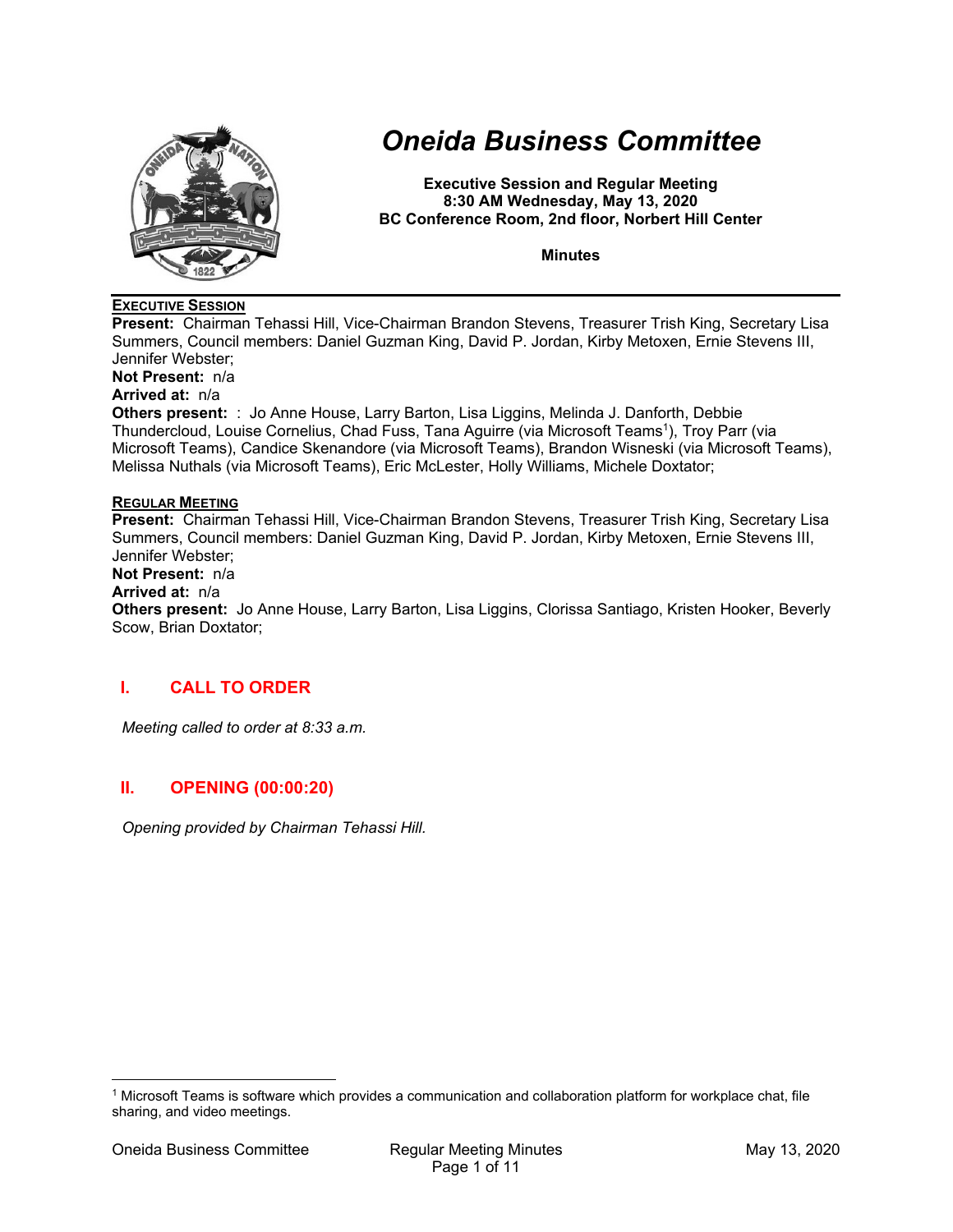# **III. ADOPT THE AGENDA (00:03:50)**

Motion by Jennifer Webster to adopt the agenda with three (3) noted changes [1) address item VIII.A. before item V.H.; 2) add item VIII.C. Support Wise Women Gathering Place's operational plan for the Safe Parking Program; and 3) under the General Tribal Council section, add item A. Authorize funding for the requested Capital Improvement Projects, Technology Set Aside Projects, and equipment purchases], seconded by David P. Jordan. Motion carried:

 Ayes: Daniel Guzman King, David P. Jordan, Trish King, Kirby Metoxen, Brandon Stevens, Ernie Stevens III, Jennifer Webster Abstained: Lisa Summers

## **IV. MINUTES**

**A. Approve the April 22, 2020, regular Business Committee meeting minutes (00:06:27)**  Sponsor: Lisa Summers, Secretary

Motion by David P. Jordan to approve the April 22, 2020, regular Business Committee meeting minutes, seconded by Jennifer Webster. Motion carried:

- Ayes: Daniel Guzman King, David P. Jordan, Trish King, Kirby Metoxen, Brandon Stevens, Ernie Stevens III, Lisa Summers, Jennifer Webster
- **B. Approve the May 6, 2020, special Business Committee meeting minutes (00:06:52)**  Sponsor: Lisa Summers, Secretary

Motion by Lisa Summers to approve the May 6, 2020, special Business Committee meeting minutes, seconded by Kirby Metoxen. Motion carried:

> Ayes: Daniel Guzman King, David P. Jordan, Trish King, Kirby Metoxen, Brandon Stevens, Ernie Stevens III, Lisa Summers, Jennifer Webster

# **V. RESOLUTIONS**

**A. Adopt resolution entitled Amendments to the Curfew Law (00:07:20)**  Sponsor: David P. Jordan, Councilman

Motion by Jennifer Webster to adopt resolution 05-13-20-A Amendments to the Curfew Law, seconded by Ernie Stevens III. Motion carried:

> Ayes: Daniel Guzman King, David P. Jordan, Trish King, Kirby Metoxen, Brandon Stevens, Ernie Stevens III, Jennifer Webster Opposed: Lisa Summers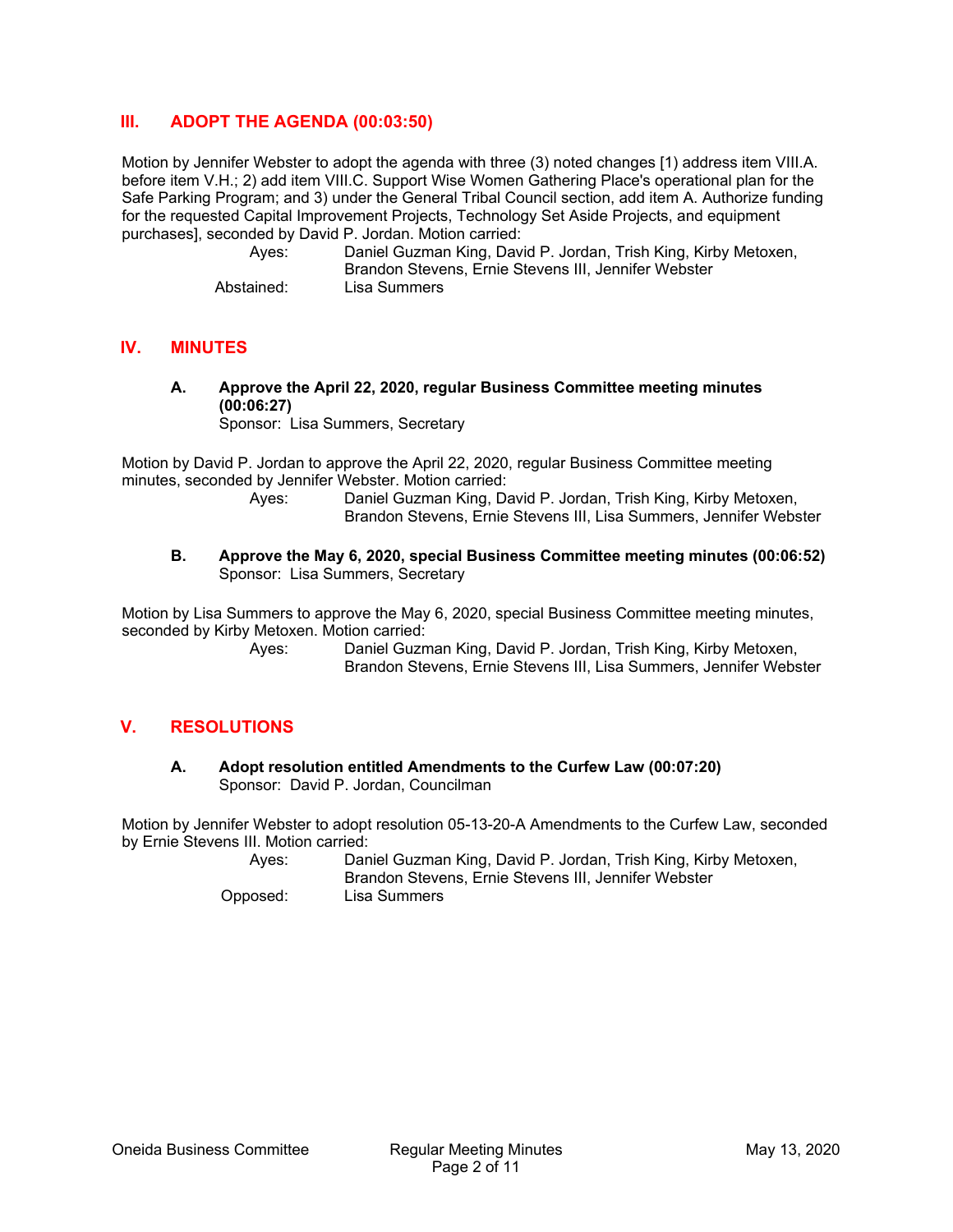**B. Adopt resolution entitled Amendments to the Domestic Animals Law (00:11:50)**  Sponsor: David P. Jordan, Councilman

Motion by Jennifer Webster to adopt resolution 05-13-20-B Amendments to the Domestic Animals Law, seconded by Kirby Metoxen. Motion carried:

| Aves:    | Daniel Guzman King, David P. Jordan, Trish King, Kirby Metoxen, |
|----------|-----------------------------------------------------------------|
|          | Brandon Stevens, Ernie Stevens III, Jennifer Webster            |
| Opposed: | Lisa Summers                                                    |

**C. Adopt resolution entitled Amended Domestic Animals Law Fine, Penalty, and Licensing Fee Schedule (00:16:40)**  Sponsor: David P. Jordan, Councilman

Motion by Lisa Summers to adopt resolution 05-13-20-C Amended Domestic Animals Law Fine, Penalty, and Licensing Fee Schedule with two (2) noted changes [1) in line 13, insert the appropriate resolution number; and 2) in line 28, insert the appropriate resolution number], seconded by David P. Jordan. Motion carried:

 Ayes: Daniel Guzman King, David P. Jordan, Trish King, Kirby Metoxen, Brandon Stevens, Ernie Stevens III, Lisa Summers, Jennifer Webster

**D. Adopt resolution entitled Amendments to the Oneida Food Service Law (00:22:16)**  Sponsor: David P. Jordan, Councilman

Motion by Jennifer Webster to adopt resolution 05-13-20-D Amendments to the Oneida Food Service Law, seconded by Ernie Stevens III. Motion carried:

| Aves:    | Daniel Guzman King, David P. Jordan, Trish King, Kirby Metoxen,<br>Brandon Stevens, Ernie Stevens III, Jennifer Webster |
|----------|-------------------------------------------------------------------------------------------------------------------------|
| Opposed: | Lisa Summers                                                                                                            |

**E. Adopt resolution entitled Oneida Food Service Law Fine, Penalty, and Licensing Fee Schedule (00:31:55)** 

Sponsor: David P. Jordan, Councilman

Motion by Jennifer Webster to adopt resolution 05-13-20-E Oneida Food Service Law Fine, Penalty, and Licensing Fee Schedule with one (1) noted change [in line 13, insert the appropriate resolution number], seconded by David P. Jordan. Motion carried:

| Aves:      | Daniel Guzman King, David P. Jordan, Trish King, Kirby Metoxen, |
|------------|-----------------------------------------------------------------|
|            | Brandon Stevens, Ernie Stevens III, Jennifer Webster            |
| Abstained: | Lisa Summers                                                    |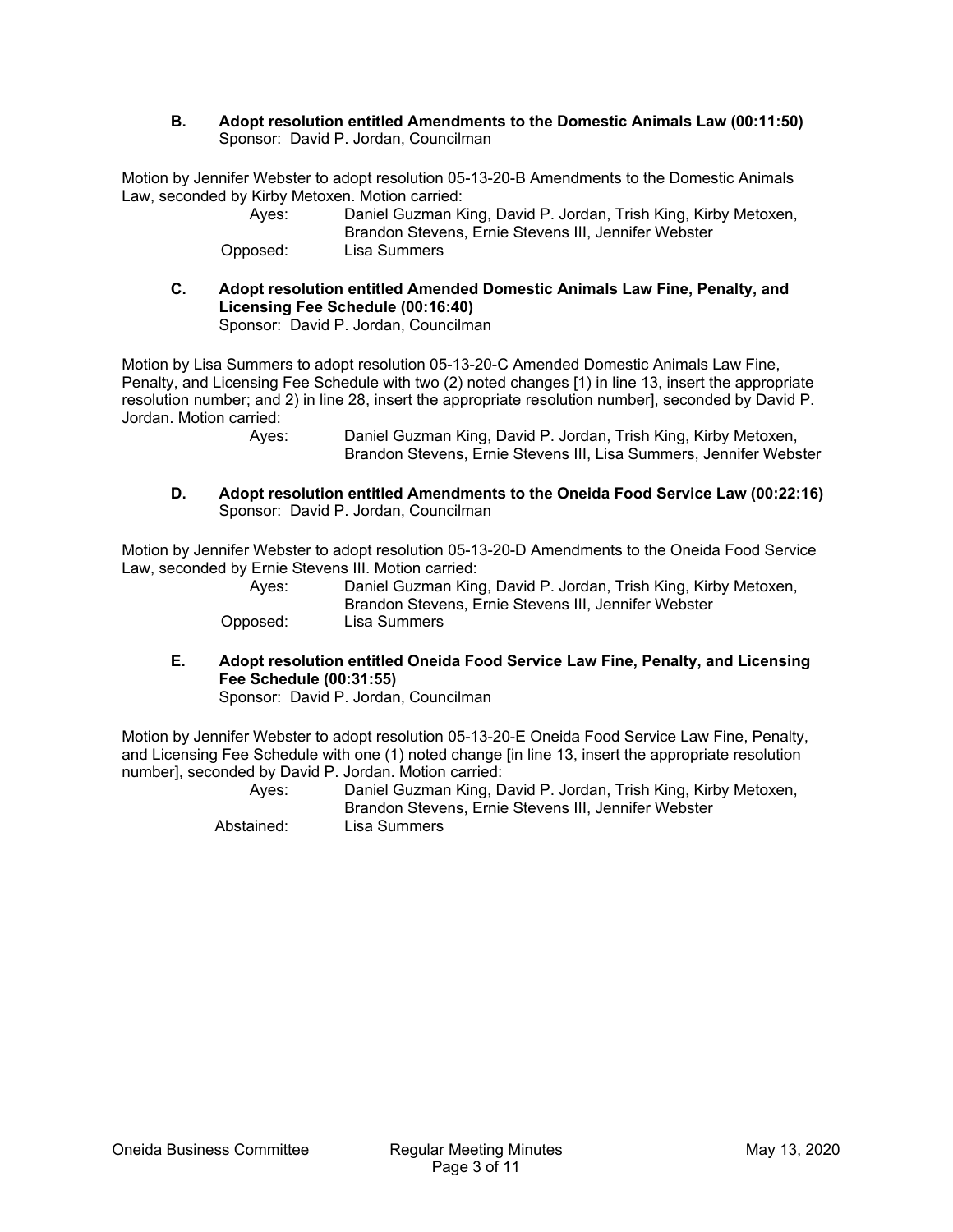### **F. Adopt resolution entitled Pardon and Forgiveness Law Application Fee (00:34:40)**  Sponsor: Lisa Summers, Secretary

Motion by Brandon Stevens to adopt resolution 05-13-20-F Pardon and Forgiveness Law Application Fee, seconded by Jennifer Webster. Motion carried:

 Ayes: Daniel Guzman King, David P. Jordan, Trish King, Kirby Metoxen, Brandon Stevens, Ernie Stevens III, Lisa Summers, Jennifer Webster

**G. Adopt resolution entitled Suspension of the Pardon and Forgiveness Law Application Fee due to the COVID-19 Public Health State of Emergency (00:36:53)**  Sponsor: Lisa Summers, Secretary

Motion by Jennifer Webster to adopt resolution 05-13-20-G Suspension of the Pardon and Forgiveness Law Application Fee due to the COVID-19 Public Health State of Emergency, seconded by Lisa Summers. Motion carried:

 Ayes: Daniel Guzman King, David P. Jordan, Trish King, Kirby Metoxen, Brandon Stevens, Ernie Stevens III, Lisa Summers, Jennifer Webster

*Item VIII.A. was addressed next.* 

**H. Adopt resolution entitled Adoption of Emergency Amendments to the Election Law (00:49:49)**  Sponsor: David P. Jordan, Councilman

Motion by Trish King to adopt resolution 05-13-20-H Adoption of Emergency Amendments to the Election Law with changes to the law and resolution provided in the memorandum dated May 13, 2020 [changes to the 102.12-2.(b) of the law, changes to 102.12-2.(b)(1) of the law, and changes to the 16th Whereas of the resolution which starts on line 66], seconded by Kirby Metoxen. Motion carried: Ayes: Daniel Guzman King, David P. Jordan, Trish King, Kirby Metoxen, Brandon Stevens, Ernie Stevens III, Lisa Summers, Jennifer Webster

Motion by Jennifer Webster to direct the Oneida Election Board to provide the Oneida Business Committee an analysis in three (3) weeks on how to conduct the 2020 General Election with different options to hold that election in safe manner, seconded by Lisa Summers. Motion carried:

| Aves:    | Daniel Guzman King, David P. Jordan, Trish King, Brandon Stevens, |
|----------|-------------------------------------------------------------------|
|          | Ernie Stevens III, Lisa Summers, Jennifer Webster                 |
| Opposed: | Kirby Metoxen                                                     |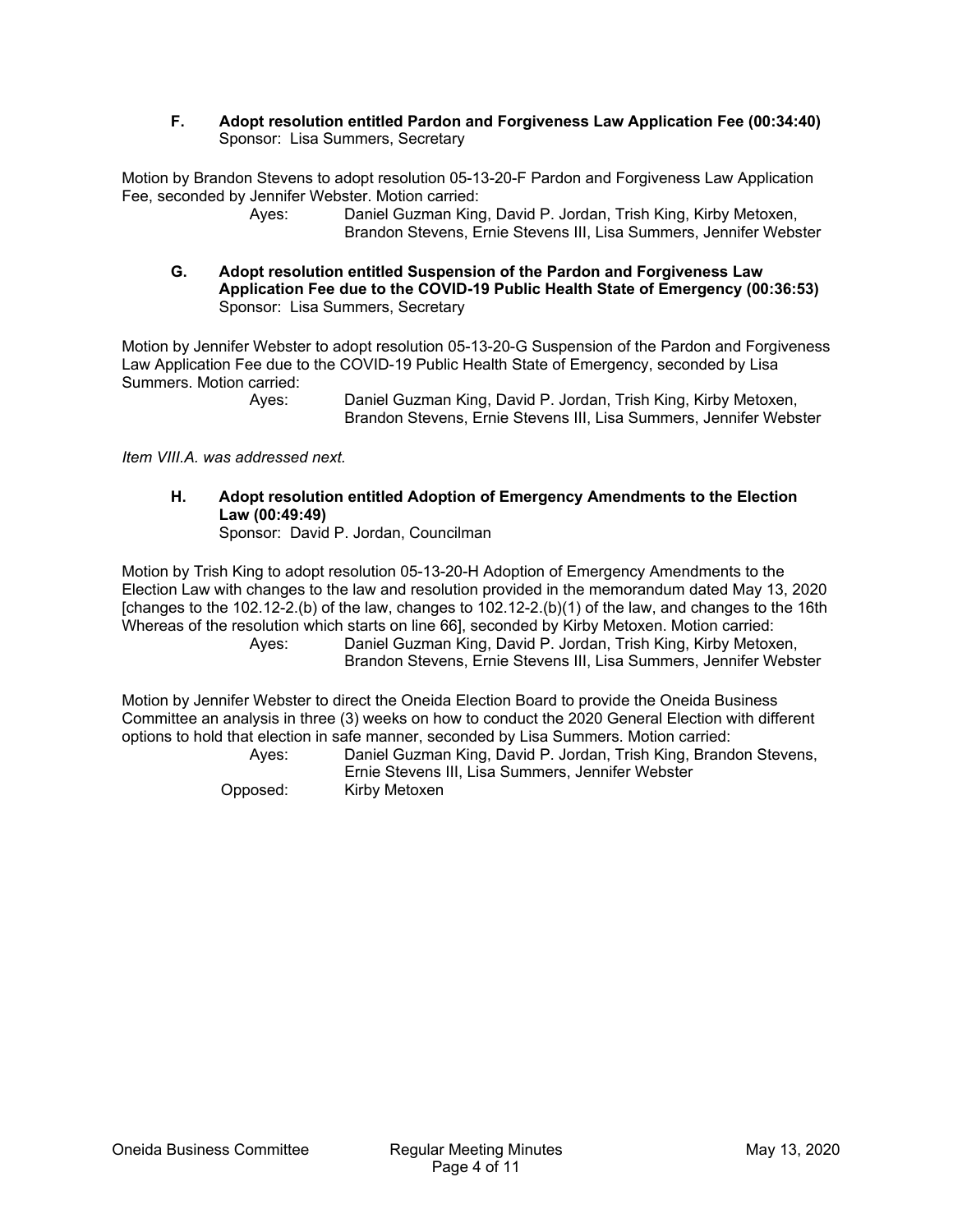#### **I. Adopt resolution entitled Oneida Nation Support of the Wisconsin Department of Transportation's Southern Bridge Corridor Project (01:05:45); (02:33:50)**  Sponsor: Melinda J. Danforth, Director/Intergovernmental Affairs

Motion by Lisa Summers to defer this item to later on the agenda, seconded by Jennifer Webster. Motion carried:

> Ayes: Daniel Guzman King, David P. Jordan, Trish King, Kirby Metoxen, Brandon Stevens, Ernie Stevens III, Lisa Summers, Jennifer Webster

*Item VI.A. was addressed next.* 

Motion by Lisa Summers to adopt resolution 05-13-20-I Oneida Nation Support of the Wisconsin Department of Transportation's Southern Bridge Corridor Project, seconded by Daniel Guzman King. Motion carried:

| Aves:        | Daniel Guzman King, David P. Jordan, Trish King, Kirby Metoxen, |
|--------------|-----------------------------------------------------------------|
|              | Ernie Stevens III. Lisa Summers. Jennifer Webster               |
| Not Present: | Tehassi Hill                                                    |

*Item VI.A. was re-addressed next.* 

## **VI. UNFINISHED BUSINESS**

#### **A. Approve the Gaming operations re-opening date (01:06:40); (02:34:28)**  Sponsor: Louise Cornelius, Gaming General Manager

Motion by Lisa Summers to defer this item to later on the agenda, seconded by David P. Jordan. Motion carried:

> Ayes: Daniel Guzman King, David P. Jordan, Trish King, Kirby Metoxen, Brandon Stevens, Ernie Stevens III, Lisa Summers, Jennifer Webster

*Item VII.A. was addressed next.* 

Motion by Lisa Summers to approve Gaming's updated re-open plan dated May 12, 2020 with a tentative re-opening date of May 26, 2020, seconded by David P. Jordan. Motion carried: Ayes: Daniel Guzman King, David P. Jordan, Trish King, Kirby Metoxen,

Ernie Stevens III, Lisa Summers, Jennifer Webster Not Present: Tehassi Hill

*Item XI. was addressed next.* 

## **VII. TABLED BUSINESS**

**A. Update and progress report regarding the implementation procedures for BC resolution # 03-11-20-C (tabled 4/8/20) (01:08:33)**  Sponsor: n/a

*No action; item remains on the table.* 

*Item VIII.B. was addressed next.*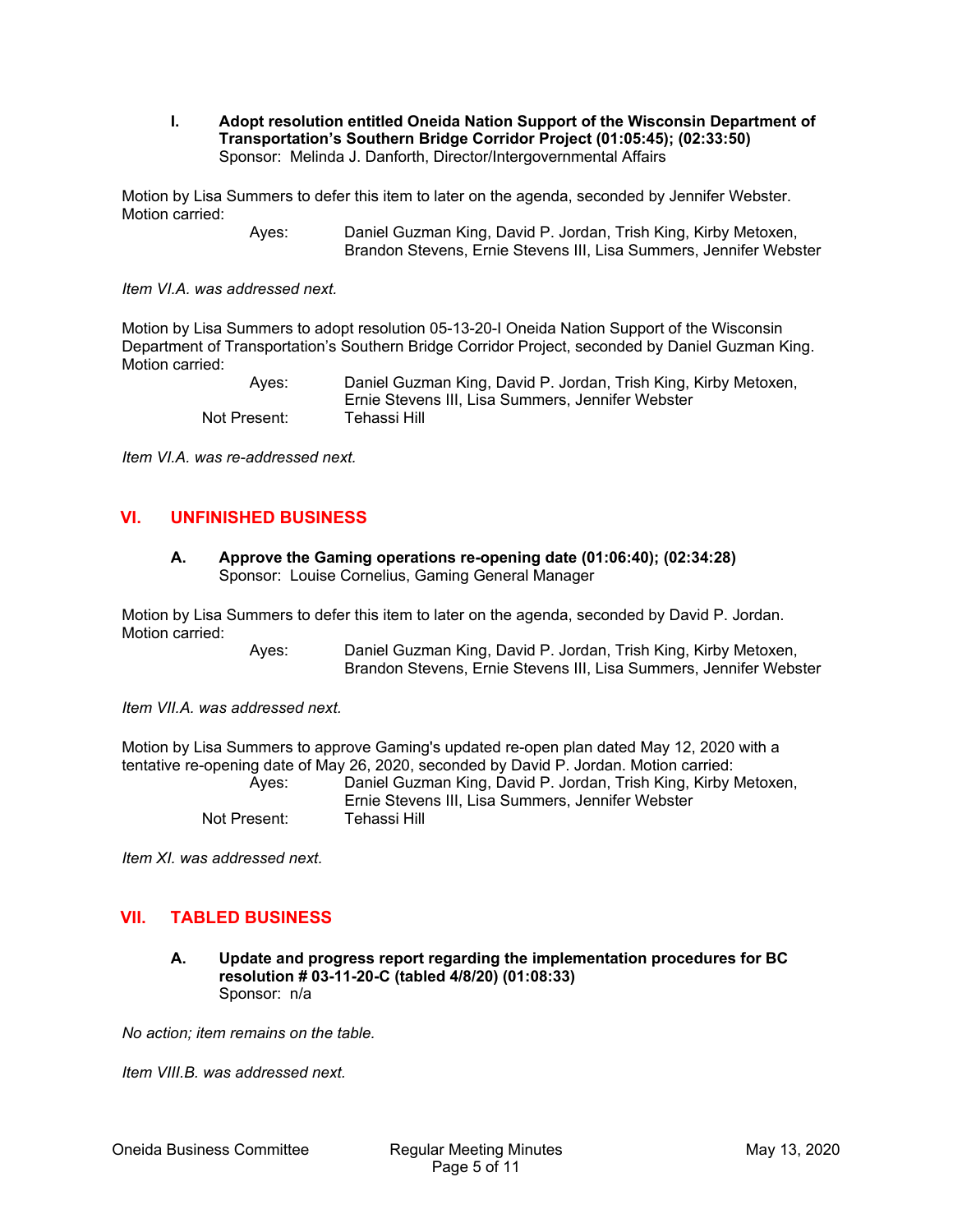## **VIII. NEW BUSINESS**

**A. Consider request from the Oneida Election Board regarding the 2020 Primary Election (00:39:00)** 

Sponsor: Shannon Metoxen, Interim Chair/Oneida Election Board

Motion by Jennifer Webster to accept the request from the Oneida Election Board regarding the 2020 Primary Election, seconded by Kirby Metoxen. Motion carried:

| Aves:    | Daniel Guzman King, David P. Jordan, Trish King, Kirby Metoxen, |
|----------|-----------------------------------------------------------------|
|          | Ernie Stevens III, Jennifer Webster                             |
| Opposed: | Brandon Stevens, Lisa Summers                                   |

*Item V.H. was addressed next.* 

**B. Research Request: Tate-Univ. of Wisconsin/Madison-Contemporary Culture - Review recommendation and determine next steps (01:09:15)**  Sponsor: Jo Anne House, Chief Counsel

Motion by Brandon Stevens to approve the research request submitted by Sarah Tate, UW-Madison, regarding contemporary behavior and the promotion of cutural revitalization by Oneida artists consistent with resolution # BC-05-08-19-A, Research Requests: Review and Approval to Conduct, and to include the following: Resolve #2(3), Ms. Tate is required to submit a final draft research paper for review; Resolve #2(4), Ms. Tate is required to submit a copy of the published work and can request to present the research finding to the Oneida Business Committee; and Resolive #5, any further use of this research information is subject to authorization by the Oneida Business Committee, seconded by Lisa Summers. Motion carried:

> Ayes: Daniel Guzman King, David P. Jordan, Trish King, Kirby Metoxen, Brandon Stevens, Ernie Stevens III, Lisa Summers, Jennifer Webster

**C. Support Wise Women Gathering Place's operational plan for the Safe Parking Program (01:12:07)** 

Sponsor: David P. Jordan, Councilman

*Treasurer Trish King left at 10:09 a.m.* 

Motion by Brandon Stevens to support Support Wise Women Gathering Place's operational plan for the Safe Parking Program, seconded by David P. Jordan. Motion carried:

 Ayes: Daniel Guzman King, David P. Jordan, Kirby Metoxen, Brandon Stevens, Ernie Stevens III, Lisa Summers, Jennifer Webster Not Present: Trish King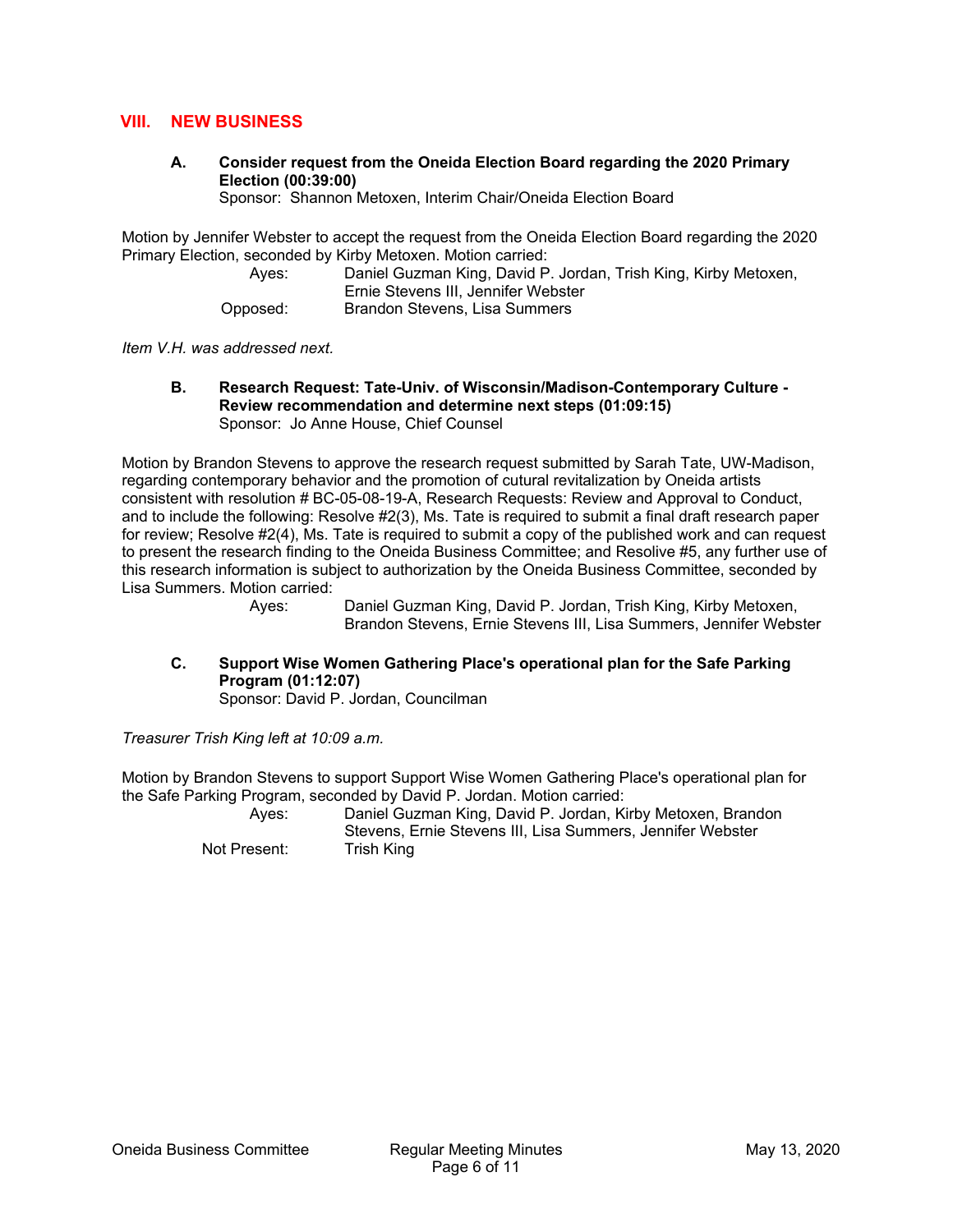# **IX. GENERAL TRIBAL COUNCIL**

*Councilman David P. Jordan left at 10:11 a.m.* 

*Treasurer Trish King returned at 10:11 a.m.* 

*Councilman Ernie Stevens III left at 10:12 a.m.* 

*Councilman Ernie Stevens III returned at 10:15 a.m.* 

*Councilman David P. Jordan returned at 10:17 a.m.* 

*Secretary Lisa Summers left at 10:38 a.m.* 

#### **A. Authorize funding for the requested Capital Improvement Projects, Technology Set Aside Projects, and equipment purchases (01:39:10)**  Sponsor:

Motion by Daniel Guzman King to authorize funding for the CIP #05-013, CIP #16-005, CIP# 17-010, Surveillance and Gaming Switch Project. Motion failed for lack of support.

*Secretary Lisa Summers returned at 10:56 a.m.* 

Motion by Kirby Metoxen to authorize funding for the requested Capital Improvement Projects, Technology Set Aside Projects, and equipment purchases in the memorandum dated May 12, 2020, seconded by Jennifer Webster. Motion carried:

| Aves:      | David P. Jordan, Trish King, Kirby Metoxen, Brandon Stevens, Ernie<br>Stevens III. Jennifer Webster |
|------------|-----------------------------------------------------------------------------------------------------|
| Abstained: | Daniel Guzman King, Lisa Summers                                                                    |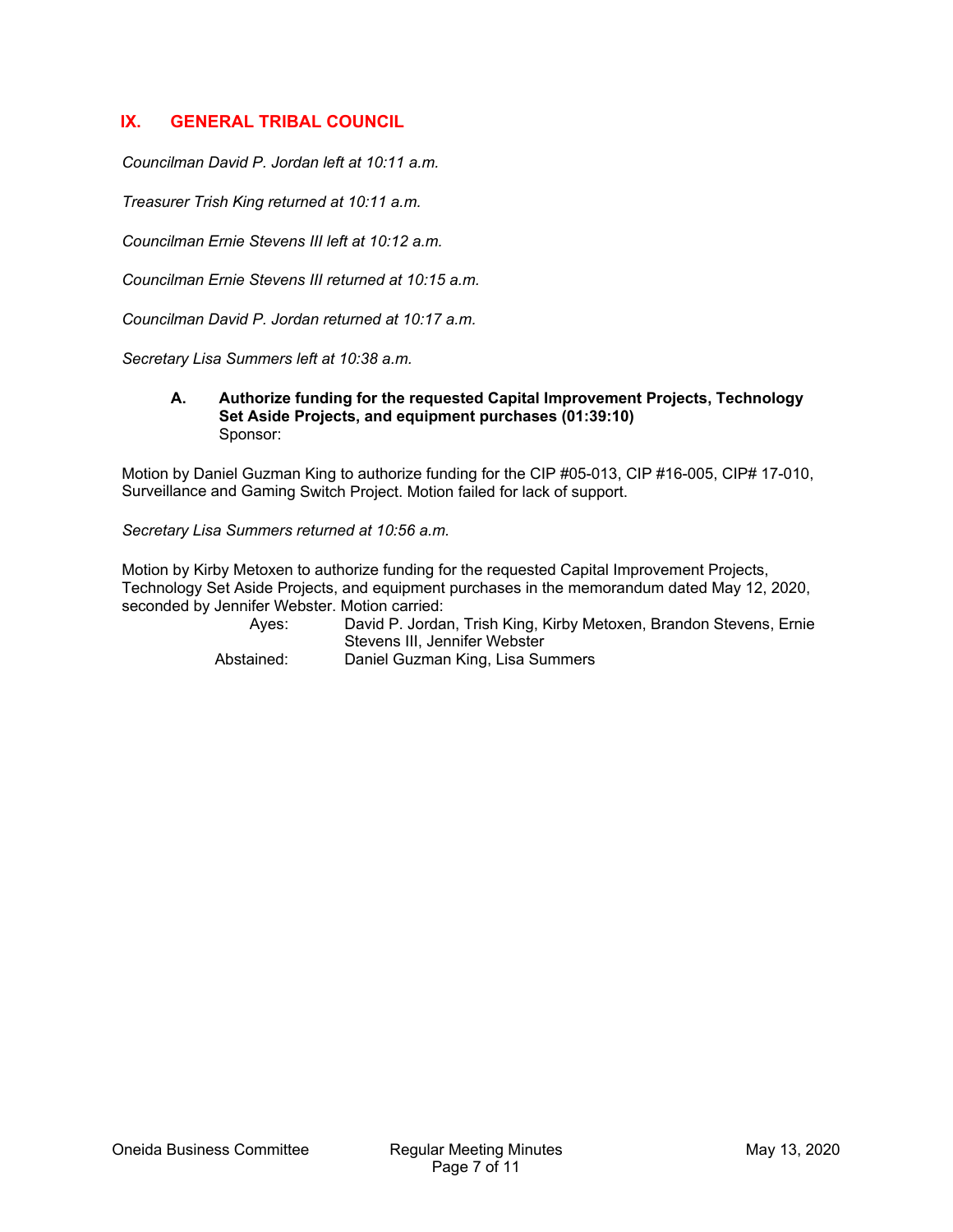# **X. EXECUTIVE SESSION (02:25:20)**

*Councilman Daniel Guzman King left at 10:58 a.m.* 

Motion by David P. Jordan to go into executive session at 10:58 a.m., seconded by Brandon Stevens. Motion carried:

> Ayes: David P. Jordan, Trish King, Kirby Metoxen, Brandon Stevens, Ernie Stevens III, Lisa Summers, Jennifer Webster Not Present: Daniel Guzman King

*Chairman Tehassi Hill left at 3:55 p.m.; Vice-Chairman Brandon Stevens assumed the responsibilities of the Chair.* 

Motion by David P. Jordan to come out of executive session at 4:47 p.m., seconded by Ernie Stevens III. Motion carried:

> Ayes: Daniel Guzman King, David P. Jordan, Trish King, Kirby Metoxen, Ernie Stevens III, Lisa Summers, Jennifer Webster Not Present: Tehassi Hill

#### **A. REPORTS**

**1. Accept the Gaming General Manager FY-2020 2nd quarter executive report (02:26:07)** 

Sponsor: Louise Cornelius, Gaming General Manager

Motion by Trish King to accept the Gaming General Manager FY-2020 2nd quarter executive report, seconded by Ernie Stevens III. Motion carried:

| Aves:        | Daniel Guzman King, David P. Jordan, Trish King, Kirby Metoxen,<br>Ernie Stevens III. Lisa Summers. Jennifer Webster |
|--------------|----------------------------------------------------------------------------------------------------------------------|
| Not Present: | Tehassi Hill                                                                                                         |

**2. Accept the Intergovernmental Affairs, Communications, and Self-Governance May 13, 2020 report (02:26:24)** 

Sponsor: Melinda J. Danforth, Director/Intergovernmental Affairs

Motion by Trish King to accept the Intergovernmental Affairs, Communications, and Self-Governance May 13, 2020 report, seconded by David P. Jordan. Motion carried:

 Ayes: Daniel Guzman King, David P. Jordan, Trish King, Kirby Metoxen, Ernie Stevens III, Lisa Summers, Jennifer Webster Not Present:

**3. Accept the Retail Enterprise FY-2020 2nd quarter executive report (02:27:01)**  Sponsor: Eric McLester, Retail General Manager

Motion by David P. Jordan to accept the Retail Enterprise FY-2020 2nd quarter executive report, seconded by Kirby Metoxen. Motion carried: Ayes: Daniel Guzman King, David P. Jordan, Trish King, Kirby Metoxen,

Ernie Stevens III, Lisa Summers, Jennifer Webster Not Present: Tehassi Hill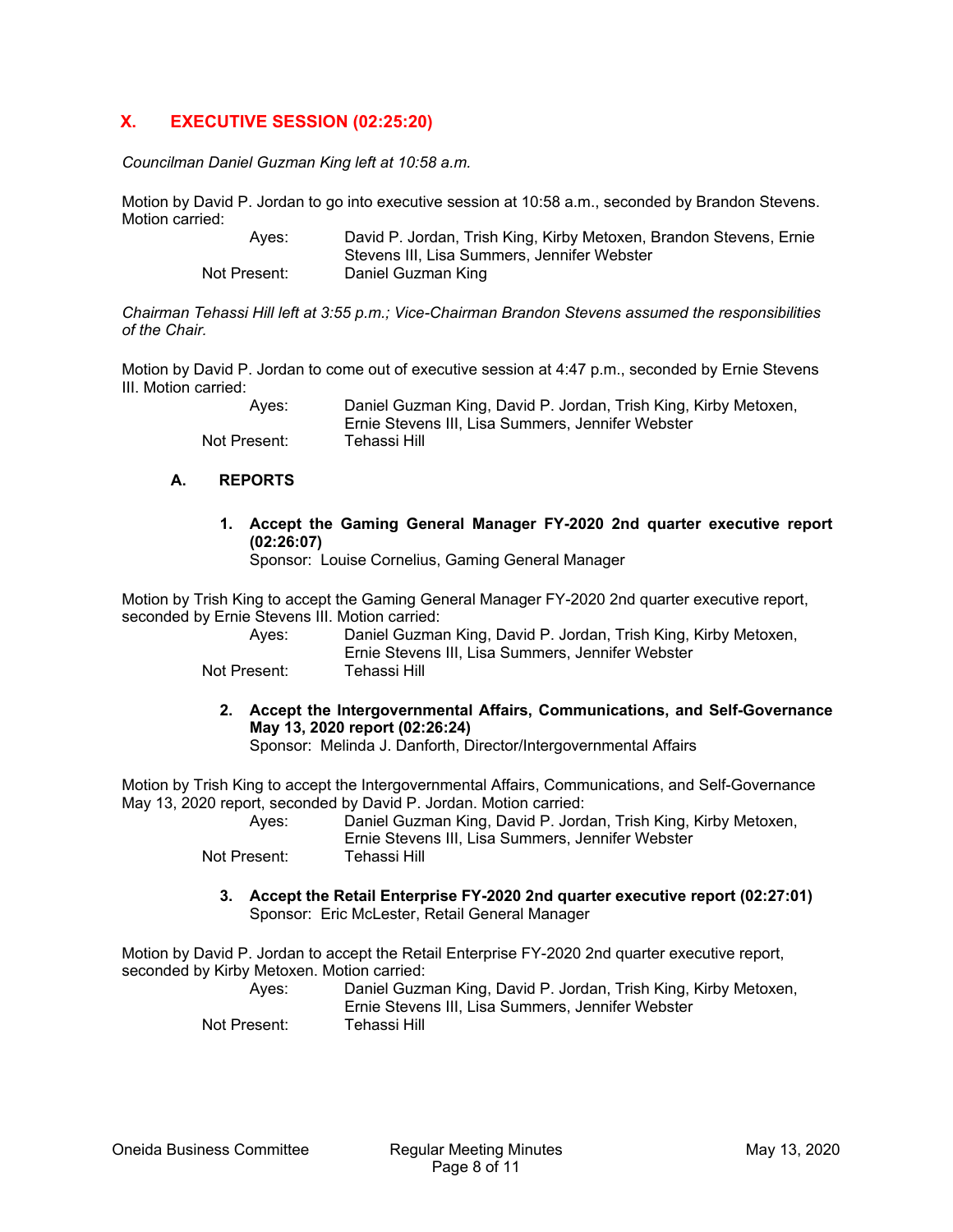## **4. Accept the General Manager report (02:27:18)**

Sponsor: Debbie Thundercloud, General Manager

Motion by David P. Jordan to accept the General Manager report, seconded by Kirby Metoxen. Motion carried:

| Aves:        | Daniel Guzman King, David P. Jordan, Trish King, Kirby Metoxen, |
|--------------|-----------------------------------------------------------------|
|              | Ernie Stevens III. Lisa Summers. Jennifer Webster               |
| Not Present: | Tehassi Hill                                                    |

## **5. Accept the Chief Counsel report (02:27:33)**

Sponsor: Jo Anne House, Chief Counsel

Motion by Kirby Metoxen to accept the Chief Counsel report, seconded by Ernie Stevens III. Motion carried:

| Aves:        | Daniel Guzman King, David P. Jordan, Trish King, Kirby Metoxen,<br>Ernie Stevens III. Lisa Summers. Jennifer Webster |
|--------------|----------------------------------------------------------------------------------------------------------------------|
| Not Present: | Tehassi Hill                                                                                                         |

Motion by David P. Jordan to authorize the Chairman to sign the Attestation Letter on behalf of the Nation – file # 2020-0342, seconded by Trish King. Motion carried:

| Aves:        | Daniel Guzman King, David P. Jordan, Trish King, Kirby Metoxen, |
|--------------|-----------------------------------------------------------------|
|              | Ernie Stevens III. Lisa Summers. Jennifer Webster               |
| Not Present: | Tehassi Hill                                                    |

## **B. TABLED BUSINESS**

#### **1. Joint Marketing Standard Operating Procedures regarding Tickets & Merchandise Distribution (tabled 4/8/20) (02:28:22)**

*No action; item remains on the table.* 

#### **C. UNFINISHED BUSINESS**

**1. Determine next steps regarding Oneida Golf Enterprise requests (02:28:26)**  Sponsor: Eric McLester, Business Compliance Analyst

Motion by Daniel Guzman King to accept the discussion regarding the Oneida Golf Enterprise requests as information, seconded by Ernie Stevens III. Motion carried:

 Ayes: Daniel Guzman King, David P. Jordan, Trish King, Kirby Metoxen, Ernie Stevens III, Lisa Summers, Jennifer Webster Not Present: Tehassi Hill

**2. Accept the Human Resources Area Manager report (02:29:05)** 

Sponsor: Geraldine Danforth, Area Manager/Human Resources

Motion by Jennifer Webster to delete this item from the agenda, seconded by Trish King. Motion carried:

 Ayes: Daniel Guzman King, David P. Jordan, Trish King, Kirby Metoxen, Ernie Stevens III, Lisa Summers, Jennifer Webster Not Present: Tehassi Hill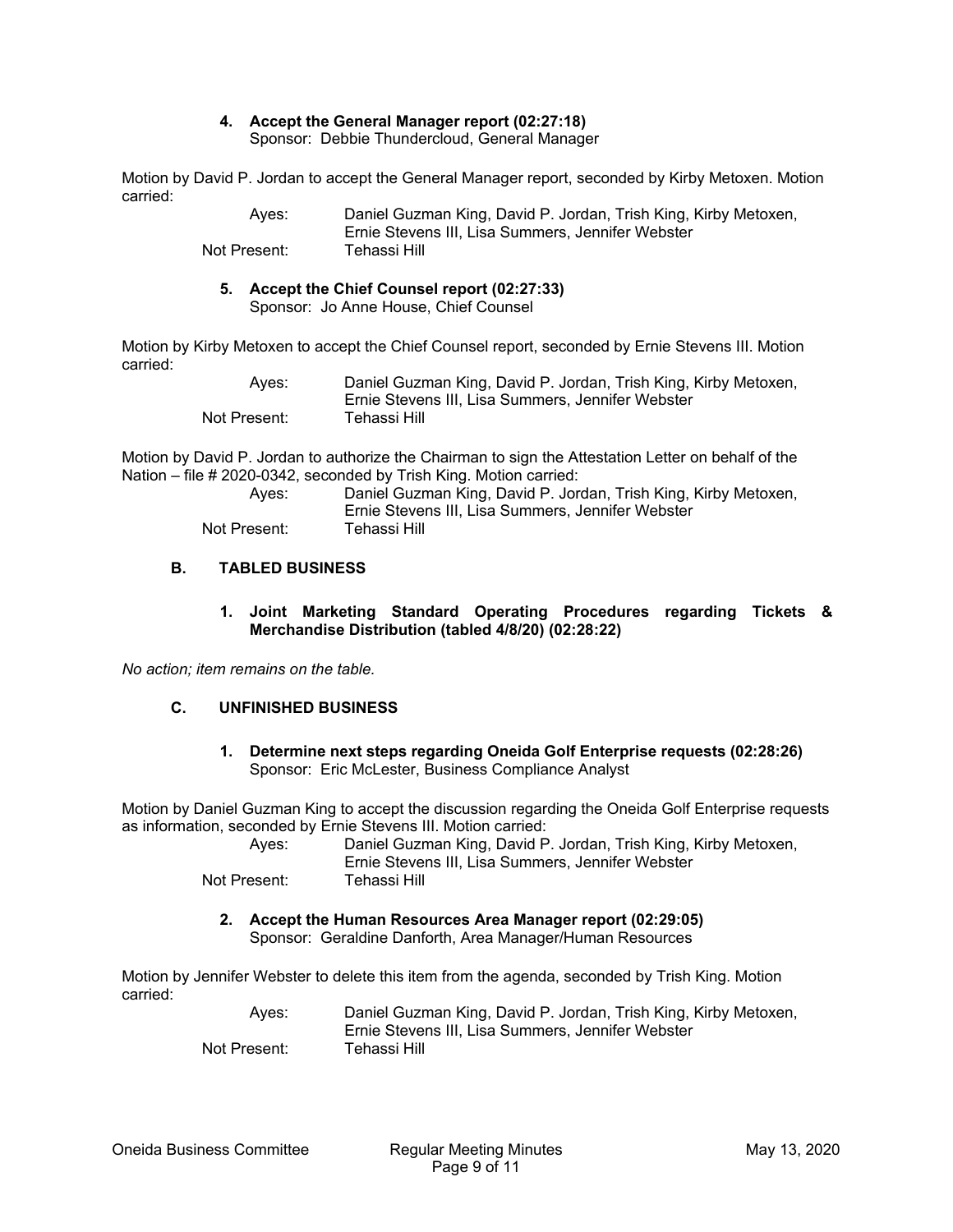## **D. NEW BUSINESS**

**1. Retro-approve the attorney contract - Hawks Quindel SC - file # 2020-0343 (02:29:25)** 

Sponsor: Jo Anne House, Chief Counsel

Motion by Jennifer Webster to retro-approve the attorney contract - Hawks Quindel SC - file # 2020- 0343, seconded by David P. Jordan. Motion carried:

| Aves:        | Daniel Guzman King, David P. Jordan, Trish King, Kirby Metoxen, |
|--------------|-----------------------------------------------------------------|
|              | Lisa Summers, Jennifer Webster                                  |
| Abstained:   | Ernie Stevens III                                               |
| Not Present: | Tehassi Hill I                                                  |

**2. Approve the attorney contract - Husch Blackwell LLP - file # 2020-0360 (02:30:00)** 

Sponsor: Jo Anne House, Chief Counsel

Motion by Jennifer Webster to approve the attorney contract - Husch Blackwell LLP - file # 2020-0360, seconded by Kirby Metoxen. Motion carried:

| Daniel Guzman King, David P. Jordan, Trish King, Kirby Metoxen, |
|-----------------------------------------------------------------|
| Lisa Summers, Jennifer Webster                                  |
| Ernie Stevens III                                               |
| Tehassi Hill I                                                  |
|                                                                 |

**3. Approve the FY 2020 Section 105(l) lease modification and authorize the Chairman to sign - file # 2019-1044, 2019-1045, 2019-1046, 2019-1047 (02:30:30)**  Sponsor: Jennifer Webster, Councilwoman

Motion by David P. Jordan to approve the FY 2020 Section 105(l) lease agreement modification packet and authorize the Chairman to sign the transmittal letter and the lease agreement modifications and to direct Self-Governance to submit the signed lease packet to IHS - file # 2019-1044, 2019-1045, 2019- 1046, 2019-1047, seconded by Trish King. Motion carried:

| Aves:        | Daniel Guzman King, David P. Jordan, Trish King, Kirby Metoxen,<br>Ernie Stevens III, Lisa Summers, Jennifer Webster |
|--------------|----------------------------------------------------------------------------------------------------------------------|
| Not Present: | Tehassi Hill                                                                                                         |

**4. Consider request to develop a request for proposal - financial systems (02:31:23)** 

Sponsor: Trish King, Treasurer

Motion by Daniel Guzman King to approve the Treasurer, with a team approach concept, to develop and solicit a Request for Proposal (RFP) for the purpose to re-create our budgeting processes and financial systems so that the Oneida Nation may implement a "Funded Annual Budget" system, seconded by Ernie Stevens III. Motion carried:

| Aves:        | Daniel Guzman King, David P. Jordan, Trish King, Kirby Metoxen, |
|--------------|-----------------------------------------------------------------|
|              | Ernie Stevens III, Lisa Summers, Jennifer Webster               |
| Not Present: | Tehassi Hill                                                    |

Motion by Lisa Summers to approve the team to include at least three (3) BC members and one (1) representative from each of the following areas: Gaming, Retail, IGAC, Finance, General Manager and HRD, seconded by David P. Jordan. Motion carried:

| Aves:        | Daniel Guzman King, David P. Jordan, Trish King, Kirby Metoxen, |
|--------------|-----------------------------------------------------------------|
|              | Ernie Stevens III, Lisa Summers, Jennifer Webster               |
| Not Present: | Tehassi Hill                                                    |

Oneida Business Committee Regular Meeting Minutes May 13, 2020